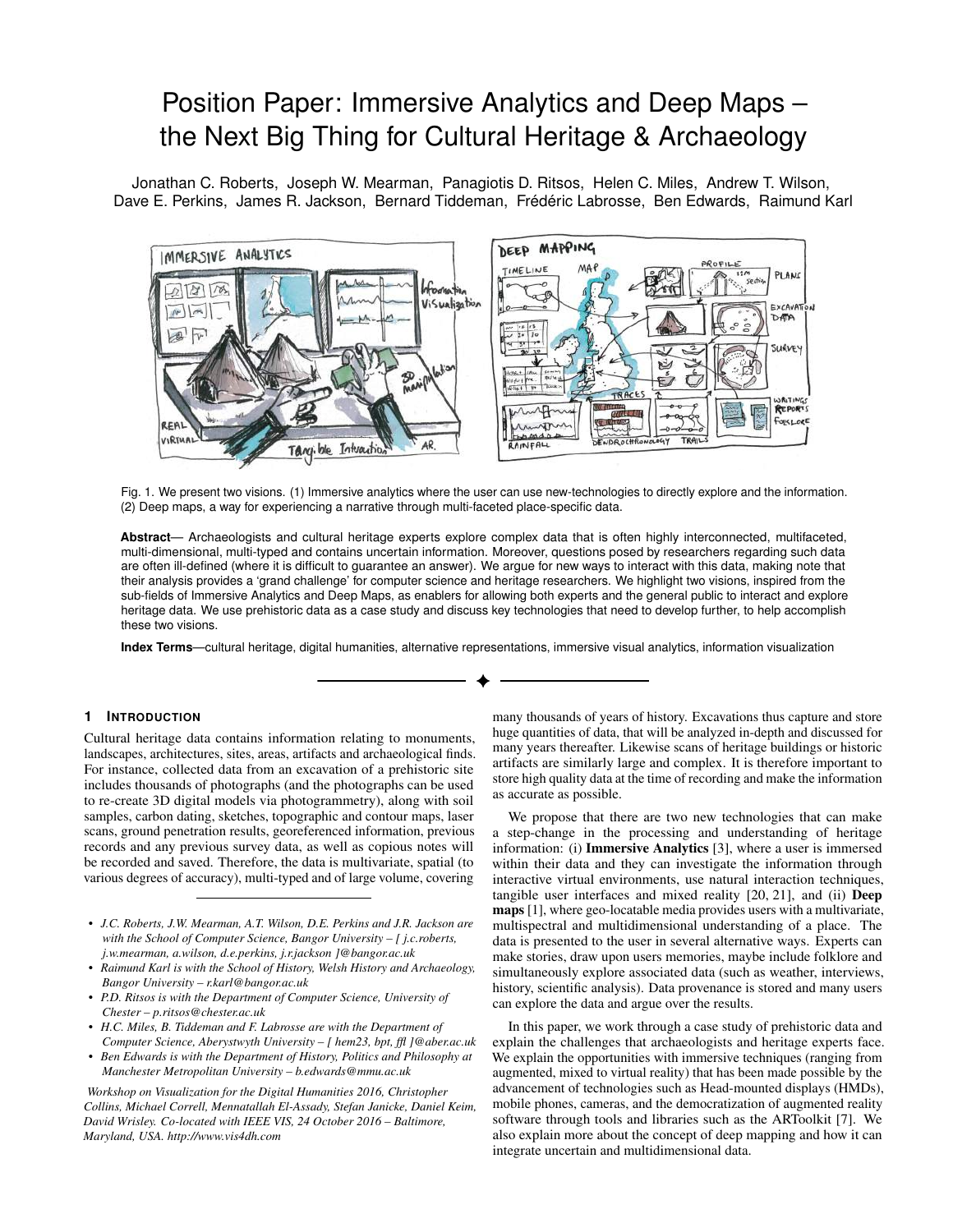The aim of this paper is not only to inspire the reader, but to frame two fundamental research areas that could substantially change the way users perform cultural heritage and archaeology investigation.

## **2 MOTIVATION**

Prehistoric sites, such as the burial mound and standing-stone at Bryn Celli Ddu, Anglesey, UK, are of interest to both expert and amateur archaeologists, as well as members of the public who are interested in the area's history. However, there are still many unanswered questions such as the significance and use of these sites. Prominent or exceptional sites such as Stonehenge have been comprehensively studied; however even for these sites many questions remain, which are heavily debated. There are thousands of prehistoric sites throughout United Kingdom (UK) and Europe, especially along the European-Atlantic Arc macro-region which contains many examples of Atlantic Fringe Architecture (AFA). Many experts consider some of these sites to be of high significance. But, they have been studied and recorded far less comprehensively, in comparison to sites such as Stonehenge. The Atlantic arc region follows the coastline along the West coast of Europe from Portugal to Scotland. Most of these sites are listed in heritage databases often known as Historic Environment Records (HERs). Within Wales, Cadw manage and list these sites as Scheduled Monuments<sup>[1](#page-1-0)</sup>. Some of these sites have been recorded in an acceptable level of detail.

Often data is captured, scanned or surveyed using public monies, which implies that the data should be freely available too. While public records exist, in practice the public do not find that it is easily accessible. The HERs of various Archaeological Trusts do provide access to some information, but also have many problems. For example, they are often poorly maintained with weak database integrity and inconsistent formatting. To compound the issue further, Archaeological Trusts are often regionally managed. Consequently, their practices and styles vary, even between neighboring Trusts. One source of information that is free and easily accessible by the public, is Wikipedia. However, while the information can be easily extracted and (for Wales) is contributed with data from Cadw, only half of the Welsh AFA sites listed have photographs, let alone any further data.

Another form of accessible information is through printed books. Books are used heavily in archaeology to distribute information about niche or specific areas of (archaeological) interest. One example is Soskin's book called Standing with Stones [\[23\]](#page-3-5), which presents many images of megalithic monuments throughout the British Isles. Descriptive books (e.g., Mohen and Baker [\[14\]](#page-3-6)) present artists' impressions of usage of these sites. Such resources are mostly targeted at enthusiasts and often contain more information than the relevant Historic Environment Record (HER). The challenge, however, is that it is difficult for an expert to perform new analysis, as the information has already been abstracted into a knowledgeable interpretation.

Notwithstanding storing and managing the big data, one of the main challenges is that the queries and problems necessary to perform any analysis are often *ill-defined* [\[19\]](#page-3-7). Let us consider a hypothetical example: a team of archaeologists are excavating a prehistoric hillfort site. They find evidence of post holes, they measure the distance of them, and record their positions. The data may nicely fit the assumption of a roundhouse. However, if there are many overlapping holes then the original interpretation of a roundhouse becomes less clear. Is it one house, that has been adapted and changed over a period of time? Is it multiple houses, is it a new type of house? Because the information is tacit it is difficult to verbalize and externalize the reasoning behind a theory/interpretation of the use or importance of a site or artifact.

Archaeologists use their experience and tacit knowledge obtained from other excavations to interpret the information they are presented with. They devise narratives to argue their interpretations. Often leaps-of-faith still need to be made by drawing on and trusting their own experience and body-of-knowledge that has been built up over years of working in the area. Much of this information is tacit and



Fig. 2. A touch table-top display and tangible interactions of alternative-representations of the Pattern Stone at Bryn Celli Ddu [\[13\]](#page-3-8).

<span id="page-1-1"></span>

Fig. 3. Standing stones and other pre-historic monuments are displayed in a gallery interface. Users can walk in the 3D world to explore these different sites. The museum uses the models collected by citizen science from the [heritageTogether.org project \[17\].](http://heritagetogether.org/?page_id=2913)

<span id="page-1-2"></span>is not explicitly stored or easily exchanged between experts and, in particular, towards learners. As a result, justifying these hypotheses is often difficult without a clear sensemaking process. Moreover, it is sensible to investigate surveys from many locations (integrating data from many databases) and interpretations from other experts, such to gain the best (perhaps most certain) view.

To summarize, cultural heritage and archaeological data is huge, and research questions are often ill-defined: experts need to draw on disparate data sources (stored in a variety of databases), correlate and compare the data (both physical and abstract) across several locations, build narratives and tell stories based on said data (i.e., they need to be able to record their findings and play them back) such that they can argue their interpretation. Moreover, many experts need to work together, or at least see the stories of other people, in order to strengthen the overarching interpretation and explication of the data. There is therefore huge potential to use a wide variety of analysis and display techniques, from data analysis, deep learning, data-mining, to information visualization and 3D scientific visualization.

## **3 IMMERSIVE ANALYTICS**

Cultural heritage has been using computer graphics and related technologies, such as virtual and mixed reality for some time (e.g., [\[9,](#page-3-10) [16,](#page-3-11) [17\]](#page-3-9)), in order to recreate graphical, 2D and 3D, representations of cultural artifacts, monuments etc. Yet, nowadays we have access to cultural heritage data that go beyond mere appearances and physical representations. We have an opportunity to use new forms of immersive experiences, combing multiple quantitative, qualitative and multimedia data about a space/place with the purpose of building a spatial narrative, a story where the viewer can become part of it.

Immersive visualization is a timely topic. In 2014 Donalek et al. [\[5\]](#page-3-12)

<span id="page-1-0"></span><sup>&</sup>lt;sup>1</sup>Scheduled monument: an archaeological or historic site considered to be nationally important and consequently is protected against unauthorized change.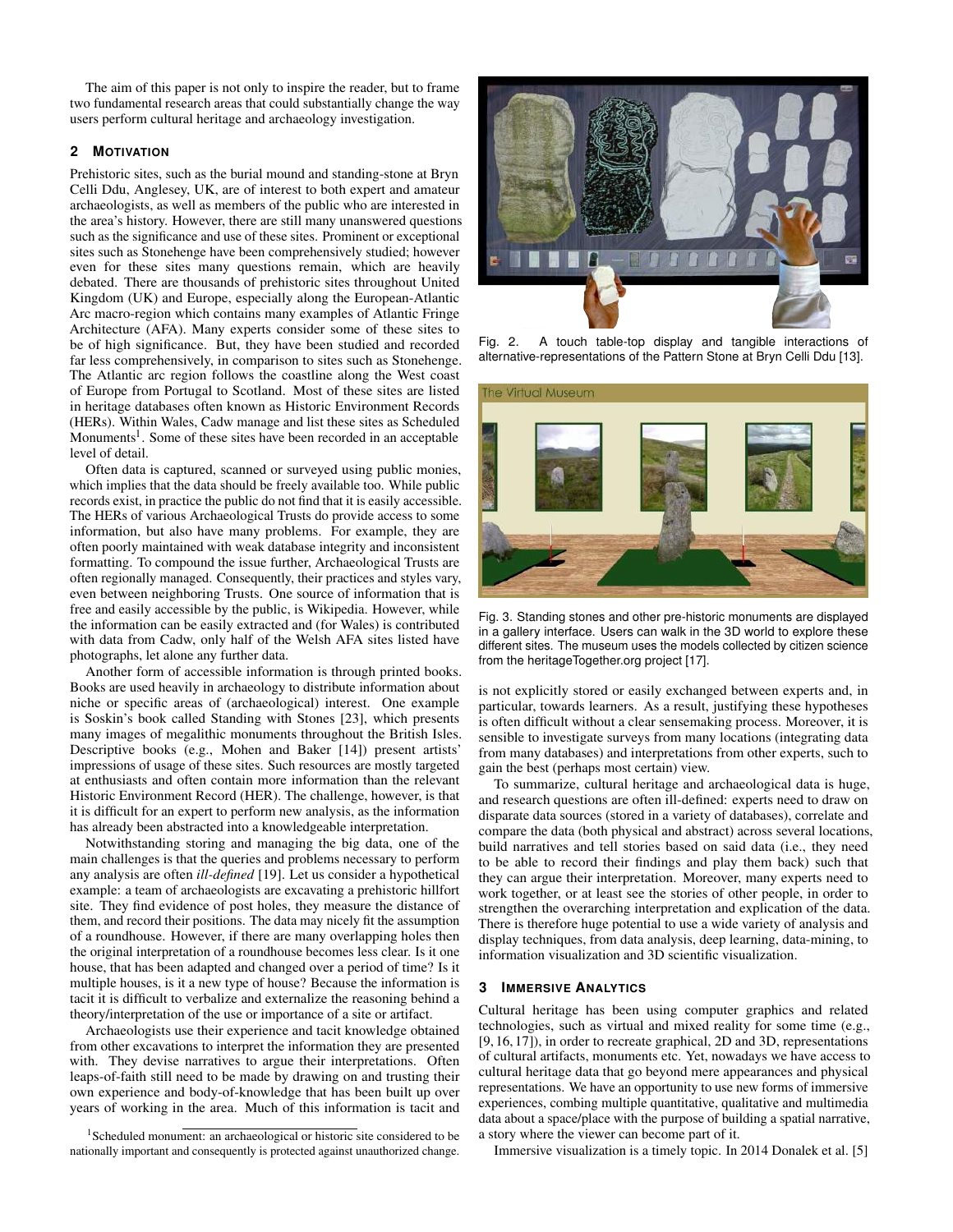wrote about immersive and collaborative data visualization, whereas in 2015, Chandler et al. introduced the term *immersive analytics* [\[4\]](#page-3-13). In 2014, Roberts, Ritsos and colleagues [\[21\]](#page-3-2) discussed the evolution of visualization towards a mixed-reality (MR) world. During 2016 we saw several workshops in Shonnan, IEEE VR and Dagstuhl focused on Immersive Analytics. Even before 2014, researchers have been looking to other modalities and techniques to display data. Panéels and Roberts [\[15\]](#page-3-14) looked at haptic visualization, Kramer [\[11\]](#page-3-15) writes on sonification, Schmalstieg et al. [\[22\]](#page-3-16) use Augmented Reality (AR) for exploring flow visualizations.

We can achieve immersion in many different ways. We can be immersed in a book, because the story is engaging. We can be immersed with a task (such as writing) because our attention is fully on that topic. We can also be immersed in a virtual world, especially when using a HMD. In this regard we encourage the use of a wider set of technologies and we do not restrict ourselves to the use of, say, HMDs. The ultimate goal is to provide interfaces that are more natural, integrate many senses and can use the body (such as through gestures) to interact.

There maybe several visions. We can imagine a student walking with a hand-held screen (or indeed a mobile HMD) through a castle, interacting with avatars of people who lived there. Additional perceptual queues, such as the sound of a blacksmith forging weapons in the background, or the smell of cooking fires nearby can increase the sense of immersion. To enhance the informational view, the student sees data about the people they encounter; for instance their position in the hierarchy of the social structure of that time. Likewise, we can imagine groups of students, collaborating in a virtual space, while sitting at their (physical) desks, setting out historic battles and managing their armies through tangible interfaces, with data overlaid on the virtual battlefield (e.g., comparing army size, or types of arsenal).

Inevitably, there are many questions on how to realise these visions. For instance, how can we successfully integrate data visualization with MR? What existing visualization techniques are useful in a MR context, and which (if any) new affordances in data visualizations can be achieved via immersion? How can users interact with the MR content and control parameters of the system to see different results? How can we demonstrate what we know (fact) and what experts have suggested? How can we manipulate and render terabytes of data from laser-scanned sites at interactive speeds?

We have been working towards some of these goals in our heritagetogether.org project, where we have focused on prehistoric sites including standing stones, burial chambers, dolmen etc. We use citizen science, such that members of the public can take photographs of these sites and upload them to a server; the server then organizes the images, and 3D models are created using a process of photogrammetry. The resolution of the models is automatically reduced, such to make them render quickly on a webpage. We display the data on in many alternative ways [\[12,](#page-3-17) [13\]](#page-3-8), including on the web using X3D models and X3DOM. We integrate the 3D models with site-numbers, such that users can load and discover additional information from related archaeological databases (including the Coflein database). We have developed a table-top interface to display and manipulate the 3D models through tracked, 3D-printed, tangible objects (see Figure [2\)](#page-1-1). Finally, we have developed a Virtual Museum to allow users to explore the models in a museum metaphor (see Figure [3\)](#page-1-2).

## **4 DEEP MAPS**

One notion, popular in Digital Humanities, that lends itself nicely to Immersive Analytics (and particularly MR) is Deep Maps [\[1,](#page-3-3) [2\]](#page-3-18). There are various definitions of a Deep Map; for us it is a collection of interconnected and intertwined, context and location dependent data that can help us build a narrative, specific to a place (place being space with context [\[21\]](#page-3-2)). The concept of a deep map comes from the book PrairyErth by author William Least Heat-Moon [\[6\]](#page-3-19). In our context, a deep map integrates stories, narratives, sayings, maps, images, photographs etc. and develops a deep narrative about a cultural heritage place. It is 'deep' because it includes a wide range of archaeology-related data, stories, memories, artifacts, sayings, facts, surveys, maps, 3D models, photographs (etc.) and it encourages users



Fig. 4. An interpretation of an HER exploration tool [\[24\]](#page-3-20) as an example of the sensemaking process. (1) Map Interface, (2) temporal visualizations, (3) categorical data in bar charts (4) query interface to the database, and (5) construction area for visualizations.

to perform active investigation. It is a 'map' because it focuses on a small area of the earth, a place. We do note that 'grounded visualization' is a similar concept to deep maps e.g., [\[10\]](#page-3-21) where solutions integrate GIS with multiple views [\[18\]](#page-3-22).

We could imagine a situation where an expert or other user could be interacting with a system that was displaying viewshed distances or using pattern recognition to display rock-art. The system could make use of a human-in-the-loop for training and to verify outputs. By interacting with this system the user is going through a visual reasoning process. The user's interactions can be logged and used for analysis of their reasoning and sensemaking process; this information is then useful for quantifying and communicating the process.

Towards developing interfaces for deep maps, we have started to investigate relative concepts. Work by Williams and Roberts [\[24\]](#page-3-20) in collaboration with Gwynedd Archaeological Trust, looked at developing new ways to explore the heritage information. While still in its early stages of development, the idea has demonstrated that there are different visualization forms that are suitable for different data types. Moreover, a series of research questions were highlighted: How can we develop heritage exploratory interfaces that include expert tacit knowledge? How can we make this tacit knowledge more explicit? How can we integrate artifacts with the location information? How can we display the small data (e.g., finds) alongside, and in-context, with the larger physical data (e.g., site data). How can memories and sayings be included with the site? How is it best to integrate survey, map and multispectral sensory data? How can we integrate uncertain information of sketches and plans, which in turn could be used to propose different hypotheses. Finally, how can we integrate hypothesis driven approach with facts?

## **5 SUMMARY & NEXT STEPS**

It is positive to see that more and more heritage data is being stored in databases and becoming available to researchers. This is both thanks to Open Data initiatives and funding bodies, which insist that data from publicly funded projects are actually publicly available. However we still have a long way to go. Even now, heritage data is not readily available to the public. While query tools have been created to retrieve the data, they are often difficult to use and only provide limited functionality. For example, in Wales, the Royal Commission has an online searchable database Coflein [\(www.coflein.gov.uk\)](http://www.coflein.gov.uk/) and the Welsh Archaeological Trust's online HER Archwilio [\(www.cofiadurcahcymru.org.uk/arch\)](http://www.cofiadurcahcymru.org.uk/arch/) stores scheduled monuments and other finds.

It is also encouraging to see heritage organizations starting to visualize their data. But, while their online tools do plot the locations of the discovered artifacts on maps, few other visualization techniques are included. Moreover, these tools are not interactive, merely returning the results from a search query. Few heritage systems allow dynamic querying, brushing, and other information visualization functionality. The use of GIS techniques may be powerful and widespread, however it is not generally accessible by non specialist users. Overall, not only